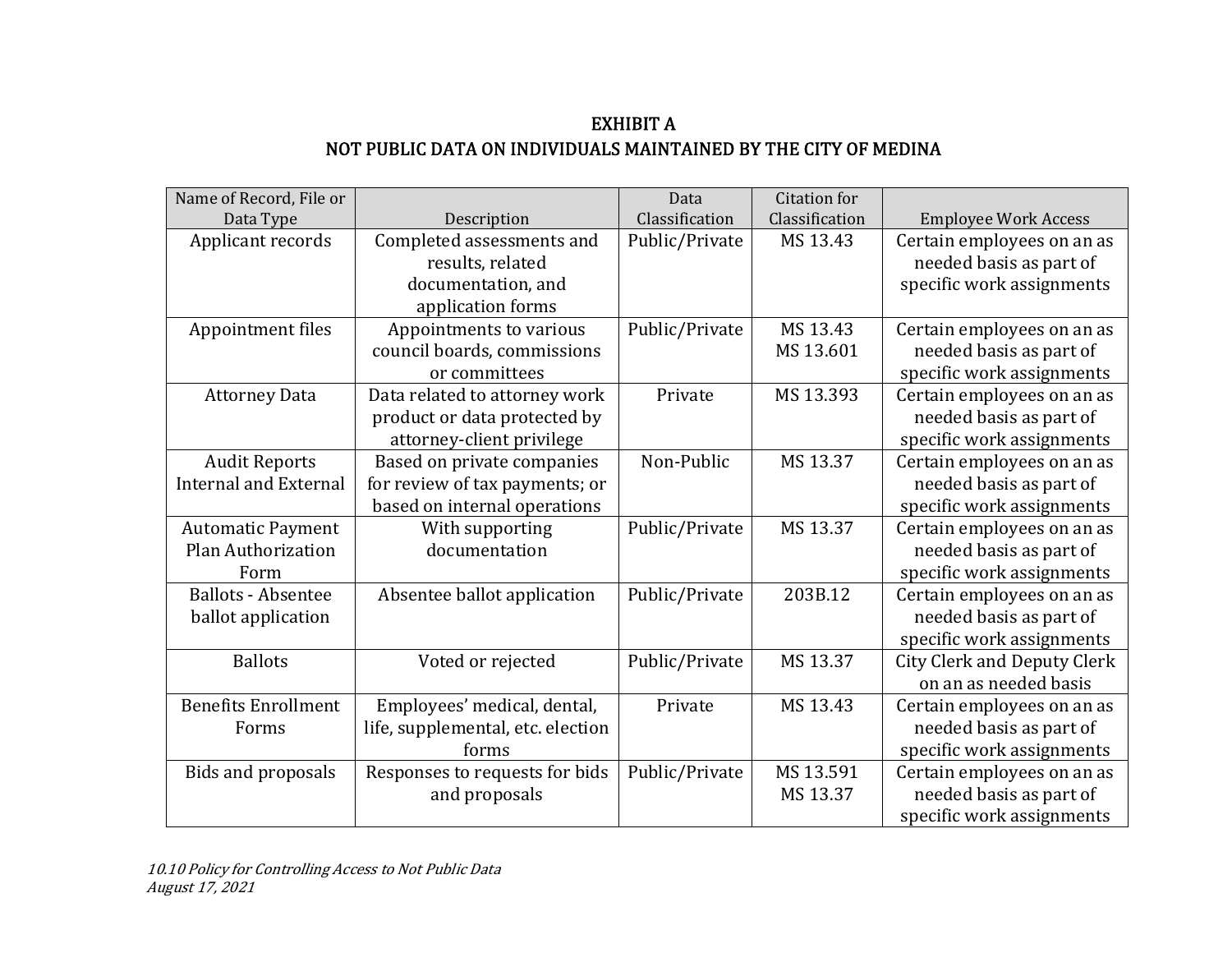| <b>Building Permit</b><br>Applications and<br>Plans | Commercial, industrial,<br>residential                  | Public/Private<br>Non-public                                                                                                     | MS 13.37,<br>Subd. 1b<br>MS 541.051 | Certain employees on an as<br>needed basis as part of<br>specific work assignments |
|-----------------------------------------------------|---------------------------------------------------------|----------------------------------------------------------------------------------------------------------------------------------|-------------------------------------|------------------------------------------------------------------------------------|
| Checks<br>(Accounts<br>Receivable)                  | Received from customers and<br>submitted electronically | Public/Private                                                                                                                   | MS 13.37                            | Certain employees on an as<br>needed basis as part of<br>specific work assignments |
| <b>City Council Member</b><br>Data                  | Data pertaining to City Council<br>members              | Public/Private<br>Confidential                                                                                                   | MS 13.601                           | Certain employees on an as<br>needed basis as part of<br>specific work assignments |
| <b>Civil Litigation Files</b>                       | Judgments, settlements,<br>releases, correspondence     | Public/Private<br>Confidential<br>Protected<br>non-public                                                                        | MS 13.39                            | Certain employees on an as<br>needed basis as part of<br>specific work assignments |
| <b>Criminal Litigation</b><br>Files                 | Documents litigation involving<br>the city              | Public/Private<br>Confidential<br>Protected<br>Non-Public                                                                        | MS 13.393,<br>MS 13.82              | Certain employees on an as<br>needed basis as part of<br>specific work assignments |
| Claims                                              | Claims filed by or against the<br>city                  | Public/Private                                                                                                                   | MS 13.43                            | Certain employees on an as<br>needed basis as part of<br>specific work assignments |
| Complaints                                          | By citizens about the use of<br>real property           | Confidential:<br>the data<br>becomes<br>public when<br>submitted or<br>presented in<br>court for a<br>condemnation<br>proceeding | MS 13.44                            | Certain employees on an as<br>needed basis as part of<br>specific work assignments |
| Correspondence                                      | Letters and electronic                                  | Public/Private                                                                                                                   | Various                             | Certain employees on an as                                                         |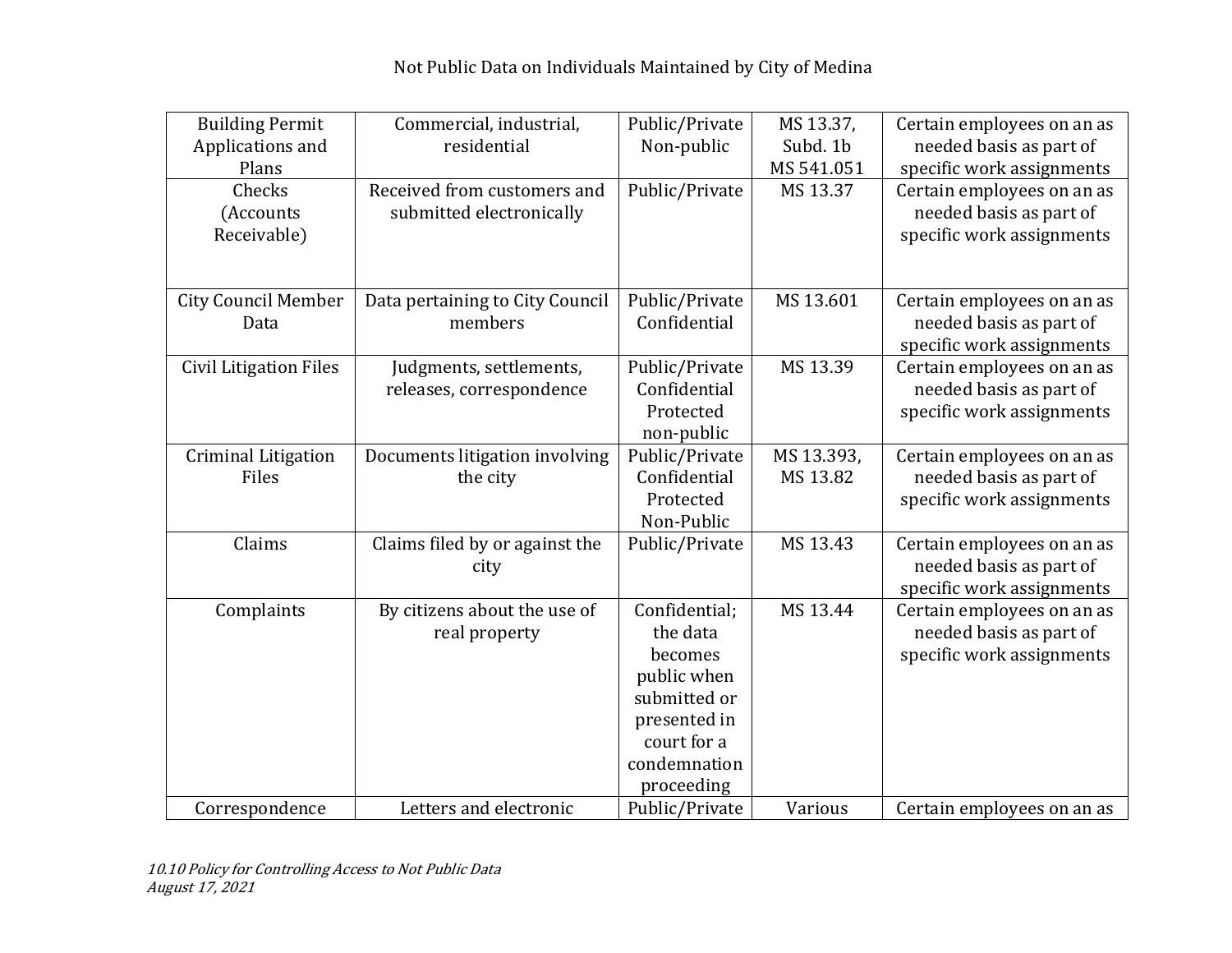|                                                         | correspondence                                                                                                                                                                                             | Confidential          |                                 | needed basis as part of<br>specific work assignments                               |
|---------------------------------------------------------|------------------------------------------------------------------------------------------------------------------------------------------------------------------------------------------------------------|-----------------------|---------------------------------|------------------------------------------------------------------------------------|
| Data on individuals                                     | Data that would identify an<br>individual reporting a<br>violation, suspected violation,<br>or planned violation                                                                                           | Private               | MS 181.932,<br>subd. 2          | Certain employees on an as<br>needed basis as part of<br>specific work assignments |
| Deferment<br>Application                                | Information collected on<br>individuals for the purpose of<br>processing a deferment<br>application                                                                                                        | Private<br>Non-Public | MS 13.51,<br>sub. 2<br>MS 13.52 | Certain employees on an as<br>needed basis as part of<br>specific work assignments |
| Drug and Alcohol<br><b>Testing Results</b>              | Employees' test results                                                                                                                                                                                    | Public/Private        | MS 13.43                        | Certain employees on an as<br>needed basis as part of<br>specific work assignments |
| <b>Employee Eligibility</b><br>Verification/I-9<br>Form | I-9 Forms submitted by<br>employees                                                                                                                                                                        | Private               | MS 13.43                        | Certain employees on an as<br>needed basis as part of<br>specific work assignments |
| German Liberal<br><b>Cemetery Burial Site</b><br>Files  | Information about individuals<br>who own or are placed in<br>burial sites                                                                                                                                  | Public/Private        | MS 307.08<br>MS 13.37           | Certain employees on an as<br>needed basis as part of<br>specific work assignments |
| Insurance claims                                        | Filed by or against the city                                                                                                                                                                               | Public/Private        | MS 13.43                        | Certain employees on an as<br>needed basis as part of<br>specific work assignments |
| Payroll files                                           | Timesheets, expense<br>reimbursement, etc.                                                                                                                                                                 | Public/Private        | MS 13.43<br>MS 13.601           | Certain employees on an as<br>needed basis as part of<br>specific work assignments |
| Personal contact and<br>online account<br>information   | Phone number, email address,<br>usernames, passwords,<br>collected, maintained or<br>received for notification<br>purposes or as part of a<br>subscription list for electronic<br>periodic publications as | Private               | MS 13.356                       | Certain employees on an as<br>needed basis as part of<br>specific work assignments |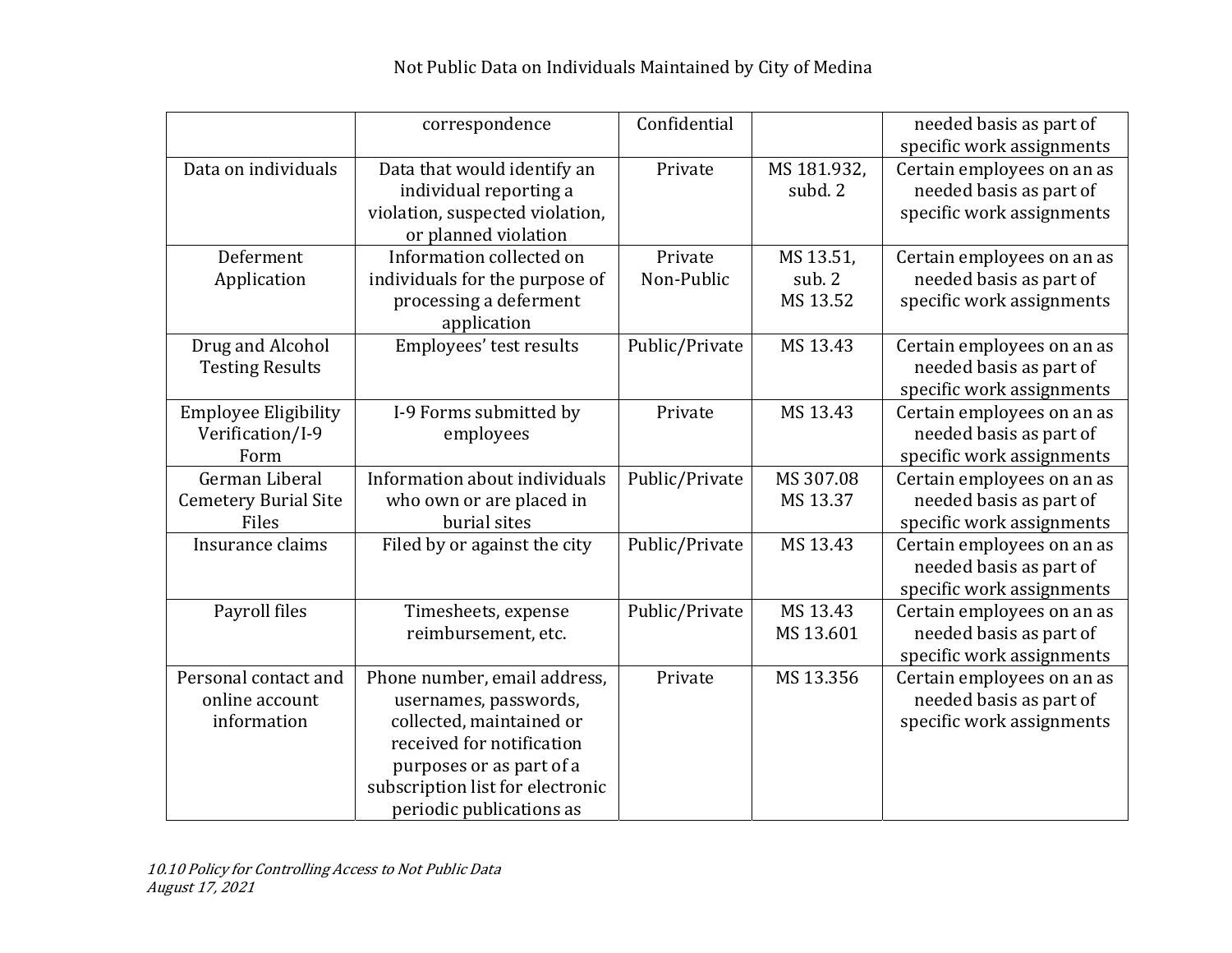|                             | requested by the individual       |                |           |                            |
|-----------------------------|-----------------------------------|----------------|-----------|----------------------------|
| Personnel data              | Data about employees,             | Public/Private | MS 13.43, | Certain employees on an as |
|                             | applicants, volunteers and        | Confidential   | 179A.03,  | needed basis as part of    |
|                             | independent contractors;          |                | subd. 4   | specific work assignments  |
|                             | labor relations information       |                |           |                            |
| Photographs, Video          | Photos, video and or audio        | Public/Private | MS 13.82  | Certain employees on an as |
| and Audio                   | files retained in accordance      | Confidential   |           | needed basis as part of    |
|                             | with item related to in General   |                |           | specific work assignments  |
|                             | <b>Records Retention Schedule</b> |                |           |                            |
| Police Incident             | All documents related to the      | Public/Private | MS 13.82  | Certain employees on an as |
| Reports/Criminal            | case file                         | Confidential   |           | needed basis as part of    |
| Investigations              |                                   |                |           | specific work assignments  |
| <b>Property Acquisition</b> | Deeds, contracts,                 | Public         | MS 13.44  | Certain employees on an as |
|                             | correspondence, purchase          | Confidential   | MS 13.585 | needed basis as part of    |
|                             | valuation data, agreements        | Protected      |           | specific work assignments  |
|                             |                                   | Non-Public     |           |                            |
| <b>Property Files</b>       | Files involving land              | Public/Private | MS 13.39  | Certain employees on an as |
|                             | acquisitions, condemnations,      | Confidential   |           | needed basis as part of    |
|                             | land sales, lawsuits, etc.        | Protected      |           | specific work assignments  |
|                             |                                   | Non-Public     |           |                            |
| <b>Real Property</b>        | Estimated or appraised values     | Public/        | MS 13.44  | Certain employees on an as |
| Appraisals                  | of individual parcels of real     | Confidential   |           | needed basis as part of    |
|                             | property                          |                |           | specific work assignments  |
| <b>Social Security</b>      | Collected or maintained on        | Private        | MS 13.355 | Certain employees on an as |
| numbers                     | individuals                       |                |           | needed basis as part of    |
|                             |                                   |                |           | specific work assignments  |
| Workers                     | Files related to workers          | Private        | MS 13.43  | Certain employees on an as |
| Compensation                | compensation claims, benefits,    |                |           | needed basis as part of    |
|                             | and billing                       |                |           | specific work assignments  |
| 1099 Miscellaneous          | 1099 Miscellaneous Income         | Public/Private | MS 13.43  | Certain employees on an as |
| Income                      |                                   |                |           | needed basis as part of    |
|                             |                                   |                |           | specific work assignments  |